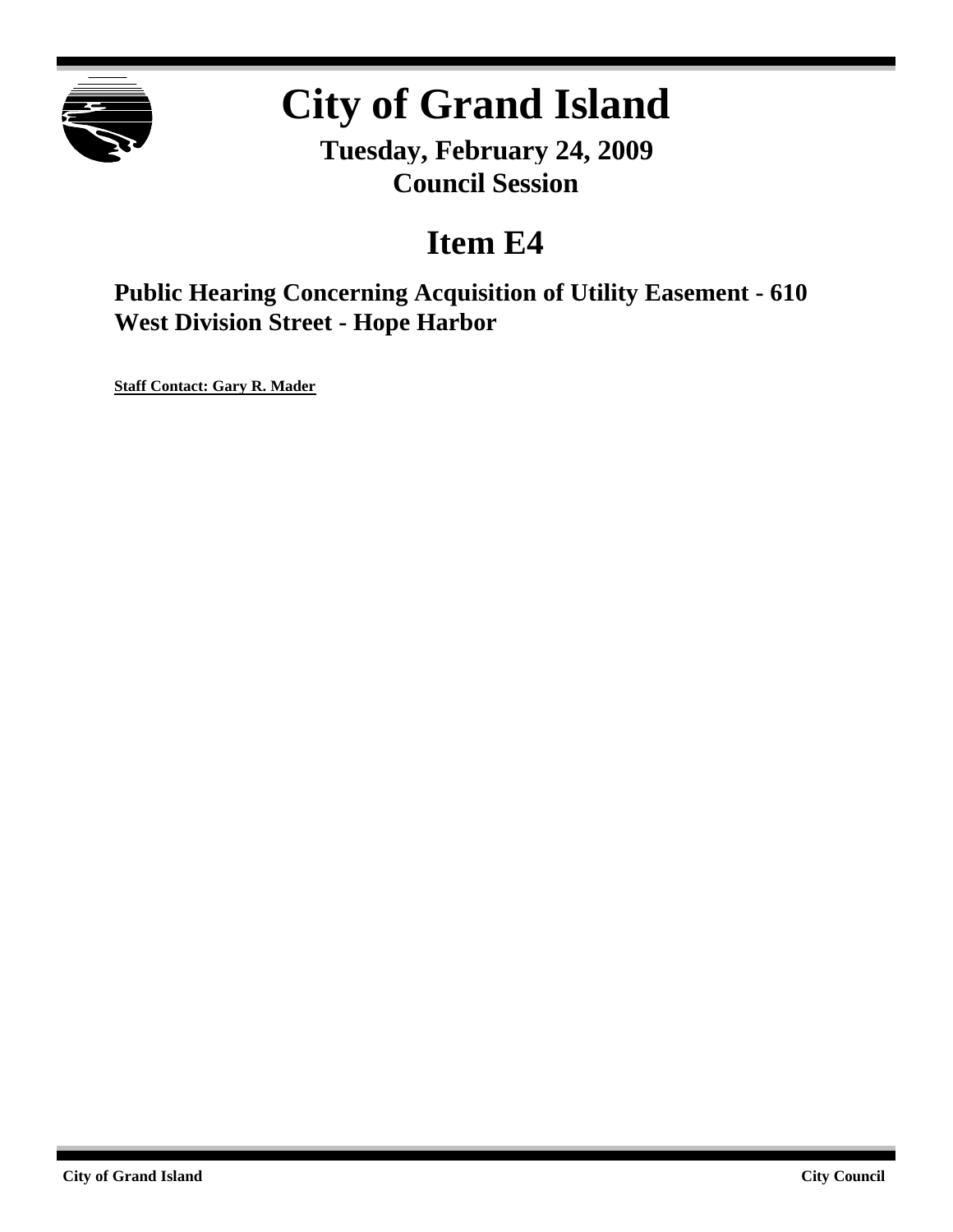### **Council Agenda Memo**

| From:           | Robert H. Smith, Asst. Utilities Director                                 |
|-----------------|---------------------------------------------------------------------------|
| <b>Meeting:</b> | February 24, 2009                                                         |
| Subject:        | Acquisition of Utility Easement – 610 West Division Street<br>Hope Harbor |
| Item $\#$ 's:   | $E-4 & G-9$                                                               |
| $Presenter(s):$ | Gary R. Mader, Utilities Director                                         |

#### **Background**

Nebraska State Law requires that acquisition of property must be approved by City Council. The Utilities Department needs to acquire an easement relative to the property of Hope Harbor located at 610 West Division Street, in the City of Grand Island, Hall County, in order to have access to install, upgrade, maintain, and repair power appurtenances, including lines and transformers.

#### **Discussion**

Hope Harbor is totally remodeling their building. As part of the remodel, they will be replacing their electrical service and increasing the size to handle their electrical load. This easement will be used to place primary underground conduit, cable, and a pad-mounted transformer. Their service will go from the transformer to the building.

#### **Alternatives**

It appears that the Council has the following alternatives concerning the issue at hand. The Council may:

- 1. Make a motion to approve
- 2. Refer the issue to a Committee
- 3. Postpone the issue to future date
- 4. Take no action on the issue

#### **Recommendation**

City Administration recommends that the Council approve the resolution for the acquisition of the easement for one dollar (\$1.00).

#### **Sample Motion**

Move to approve acquisition of the Utility Easement.